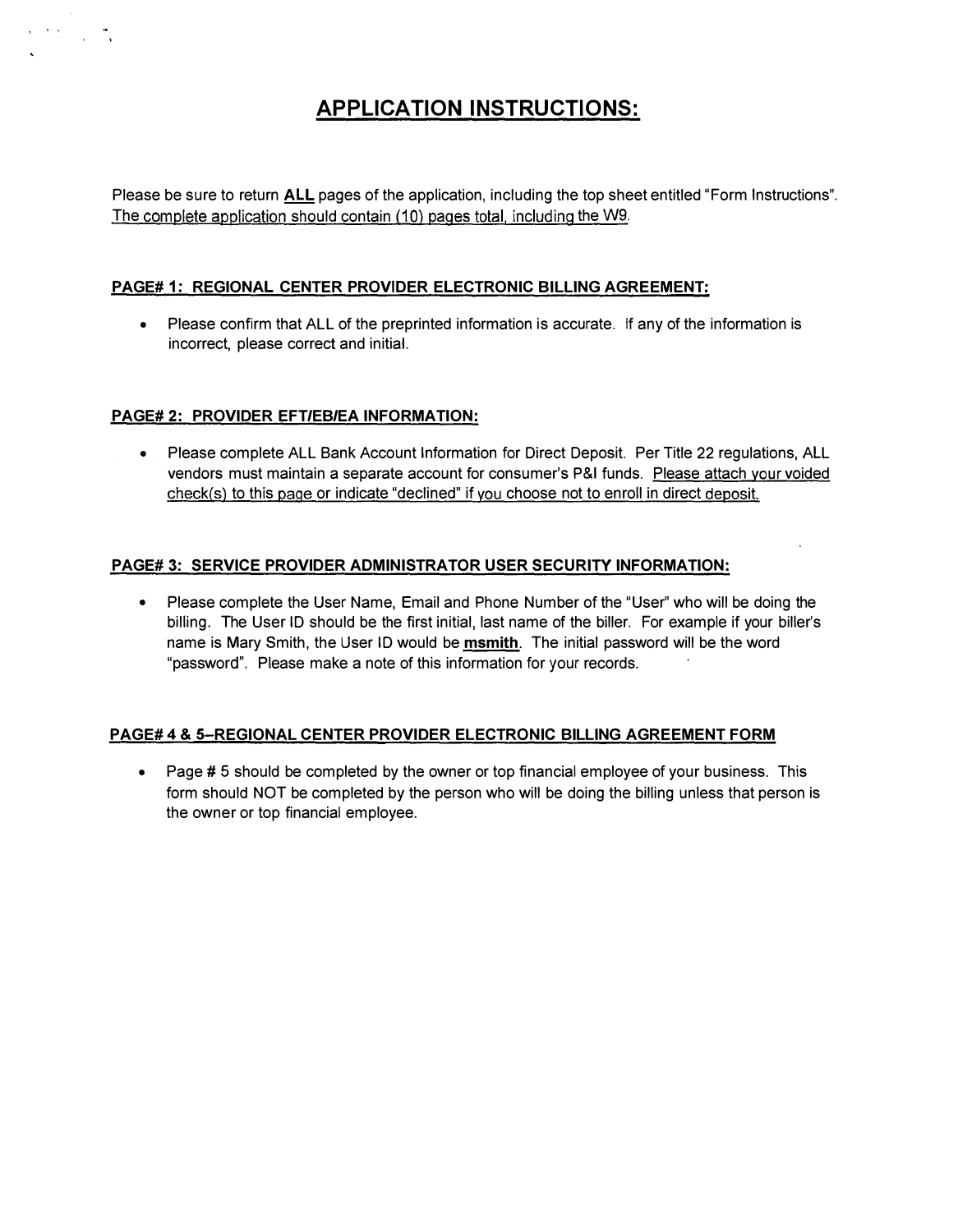VENDOR NAME:

 $\mathcal{F}(\mathcal{L})$  ,  $\mathcal{L}$ 

VENDOR NUMBER:

**SERVICE CODE(S):** 

# ENROLLMENT PROCESS

### Ebilling, eAttendance & EFT Payment Processing Agreement

### Form Instructions

Every service provider organization must appoint a representative who will administer user accounts for those employees requiring access to the Ebilling web based application and that representative must complete the agreement form in its entirety and submit it to the appropriate regional center for registration and access. Each service provider organization will be responsible for maintaining security agreements with those employees accessing the eBilling application.

The Provider must sign the agreement form and return it to the regional center to complete the enrollment process before the representative will be granted administrative access to the eBilling application. All pages must be returned.

Upon termination of a service provider organization's employee, it is the responsibility of the service provider representative to terminate access for that user account. When the service provider representative is voluntarily or involuntarily terminated from employment, the service provider organization must notify the regional center of this termination within 24 hours to have access removed.

A copy of the entire provider enrollment form must be kept on file at the regional center. Copies may be made if necessary.

### \*\*\* PLEASE RETURN THIS PAGE WITH YOUR APPLICATION \*\*\*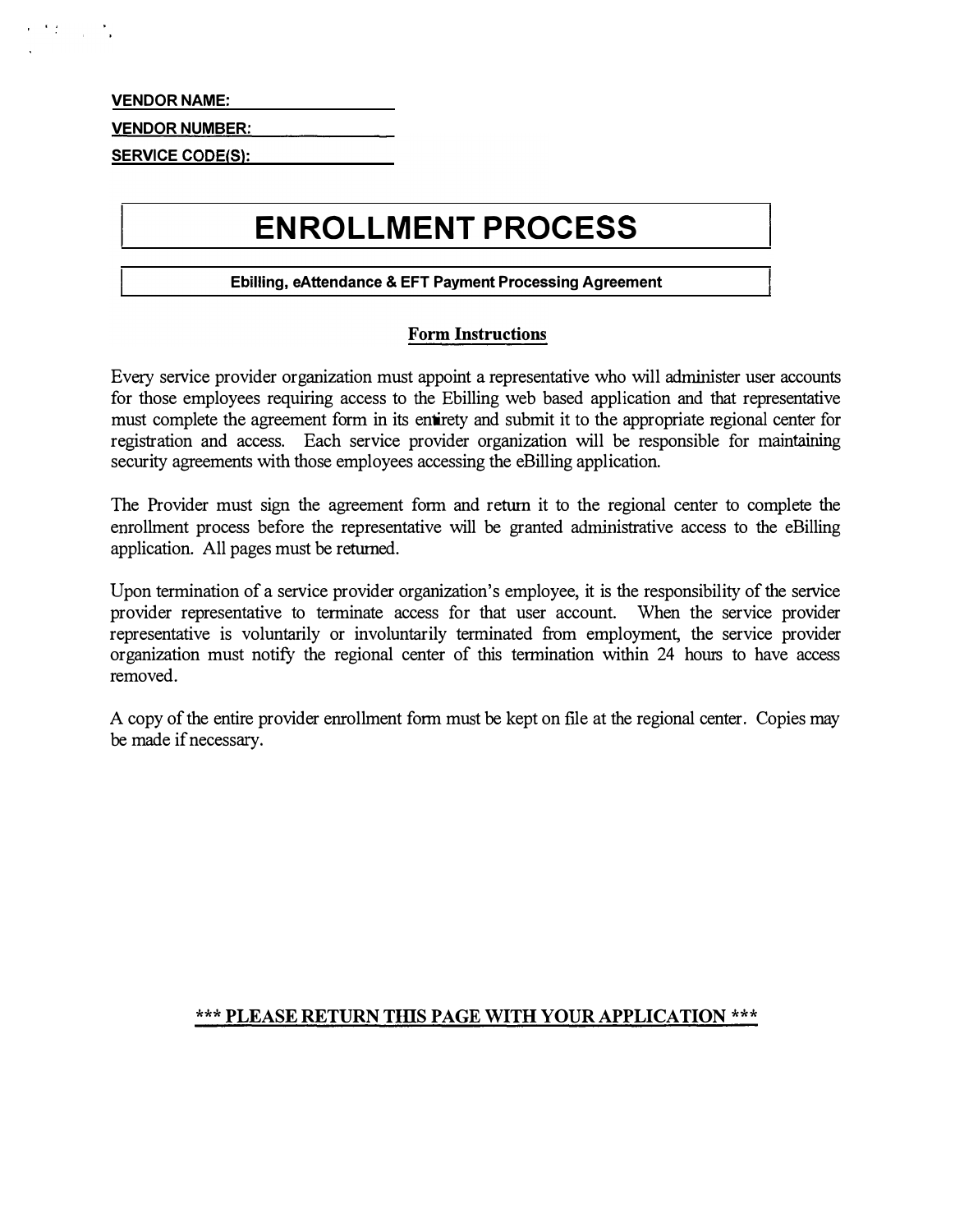## REGIONAL CENTER PROVIDER ELECTRONIC BILLING AGREEMENT FORM

A separate agreement form must be completed for each provider ID number.

| Service Provider Name                                     |                           |                                                                                | Service Provider Number |                |  |
|-----------------------------------------------------------|---------------------------|--------------------------------------------------------------------------------|-------------------------|----------------|--|
| Name of Governing Body or Management Organization         |                           |                                                                                |                         |                |  |
|                                                           |                           |                                                                                |                         |                |  |
| Mailing Address                                           | (Street)                  | (City)                                                                         | (State)                 | (Zip)          |  |
| Service Address<br>(If different than<br>Mailing Address) | (Street)                  | (City)                                                                         | (State)                 | (Zip)          |  |
| Telephone Number                                          |                           |                                                                                |                         |                |  |
| E-Mail Address                                            |                           |                                                                                |                         |                |  |
|                                                           |                           |                                                                                |                         |                |  |
|                                                           |                           | To be completed by Regional Center Staff                                       |                         |                |  |
| Service Code                                              | Sub-Code                  | Checkbox Calendar(Y/N)                                                         | Type (Y/N/I/P)          | ফ              |  |
| Service Code                                              | Sub-Code                  | Checkbox Calendar(Y/N)                                                         |                         | Type (Y/N/I/P) |  |
| Service Code                                              | Sub-Code                  | Checkbox Calendar(Y/N)                                                         |                         | Type (Y/N/I/P) |  |
| Service Code                                              | Sub-Code                  | Checkbox Calendar(Y/N)                                                         |                         | Type (Y/N/I/P) |  |
| Service Code                                              | Sub-Code                  | Checkbox Calendar(Y/N)                                                         |                         | Type (Y/N/I/P) |  |
| ☆<br><b>Checkbox Calendar</b>                             | <b>Type</b>               |                                                                                |                         |                |  |
| Y<br>Y                                                    | $\mathbf{Y}$<br>${\bf N}$ | <b>Monthly Residential Services</b><br><b>Monthly Non-Residential Services</b> |                         |                |  |
| N<br>${\bf N}$                                            |                           | <b>Units Calendar</b>                                                          |                         |                |  |
| $\mathbf N$                                               | $\mathbf I$               | In & Out Times/Hourly Rate                                                     |                         |                |  |
| N                                                         | ${\bf P}$                 | Purchases                                                                      |                         |                |  |
| 1                                                         |                           |                                                                                |                         |                |  |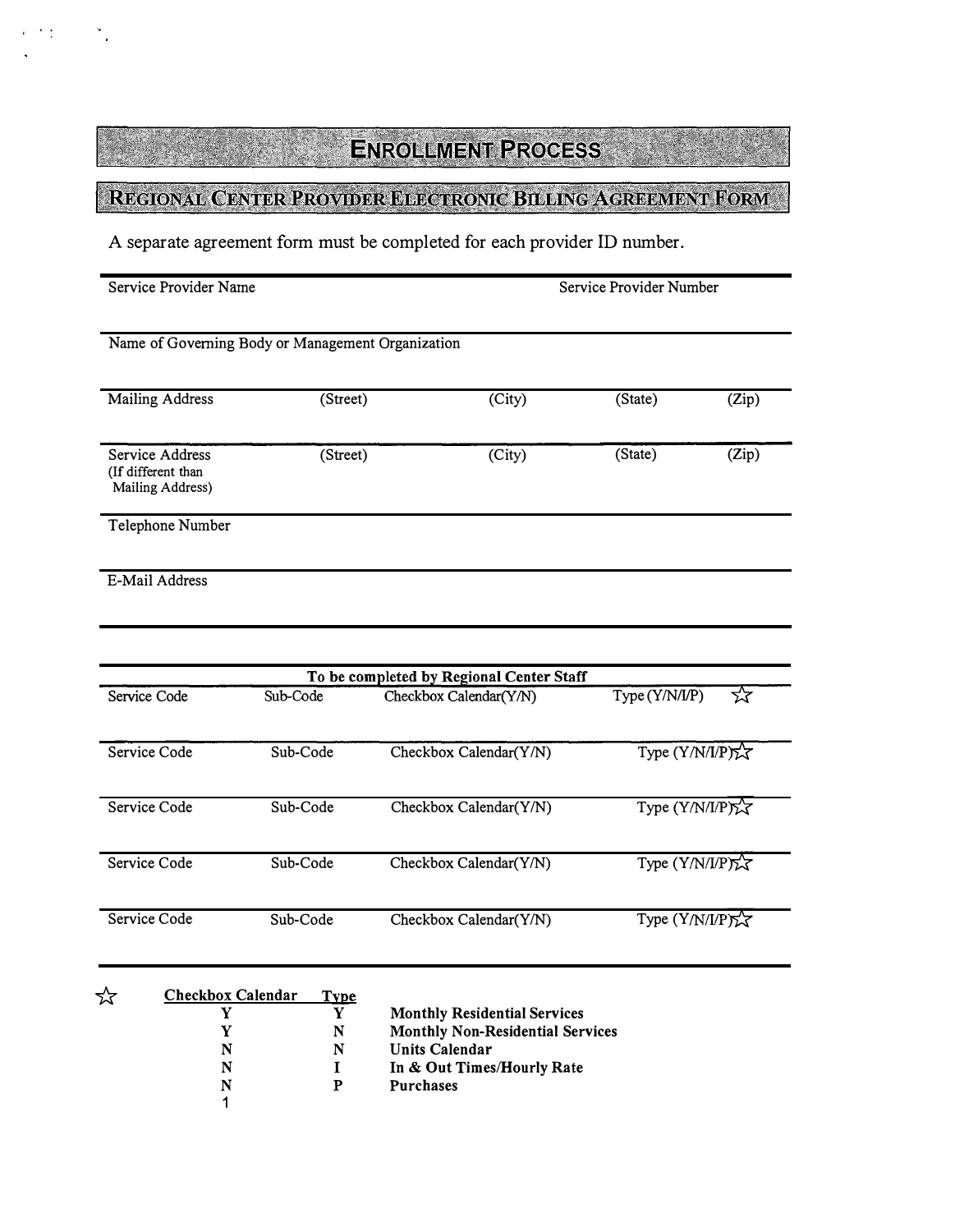## PROVIDER EFT/EB/EA INFORMATION

| Provider Name                                       | Provider ID Number                                |
|-----------------------------------------------------|---------------------------------------------------|
|                                                     |                                                   |
| Bank Name (Primary Account)                         | Bank Name (P & I Account)*                        |
|                                                     |                                                   |
| Bank Routing Number (Primary Account)               | Bank Routing Number (P & I Account)               |
|                                                     |                                                   |
| <b>Account Number (Primary Account)</b>             | Account Number (P & I Account)                    |
|                                                     |                                                   |
| Account Type (Checking or Savings: Primary Account) | Account Type (Checking or Savings: P & I Account) |
|                                                     |                                                   |
| Mail check remittance advice? (Yes or No)**         | Mail check remittance advice? (Yes or No)**       |
|                                                     |                                                   |
| Starting date for EFT processing                    | Start date for EB Processing                      |
|                                                     |                                                   |
| Approved at Regional Center by                      | Date                                              |
|                                                     |                                                   |

### \*Second Bank Account, for P & I, must be used by Residential Facilities for the purpose of receiving Personal & Incidental funds for the customers.

\*\*Ifyou want a printed copy of your detail EFT transactions, answer yes to Mail Check Remittance Advice.

### IMPORTANT:

## PLEASE ATTACH YOUR VOIDED CHECK(S) TO THIS PAGE OR INDICATE "DECLINED" IF YOU CHOOSE NOT TO ENROLL IN DIRECT DEPOSIT.

VOIDED CHECK HERE

 $\mathcal{F}(\xi) = \frac{1}{2\pi i}$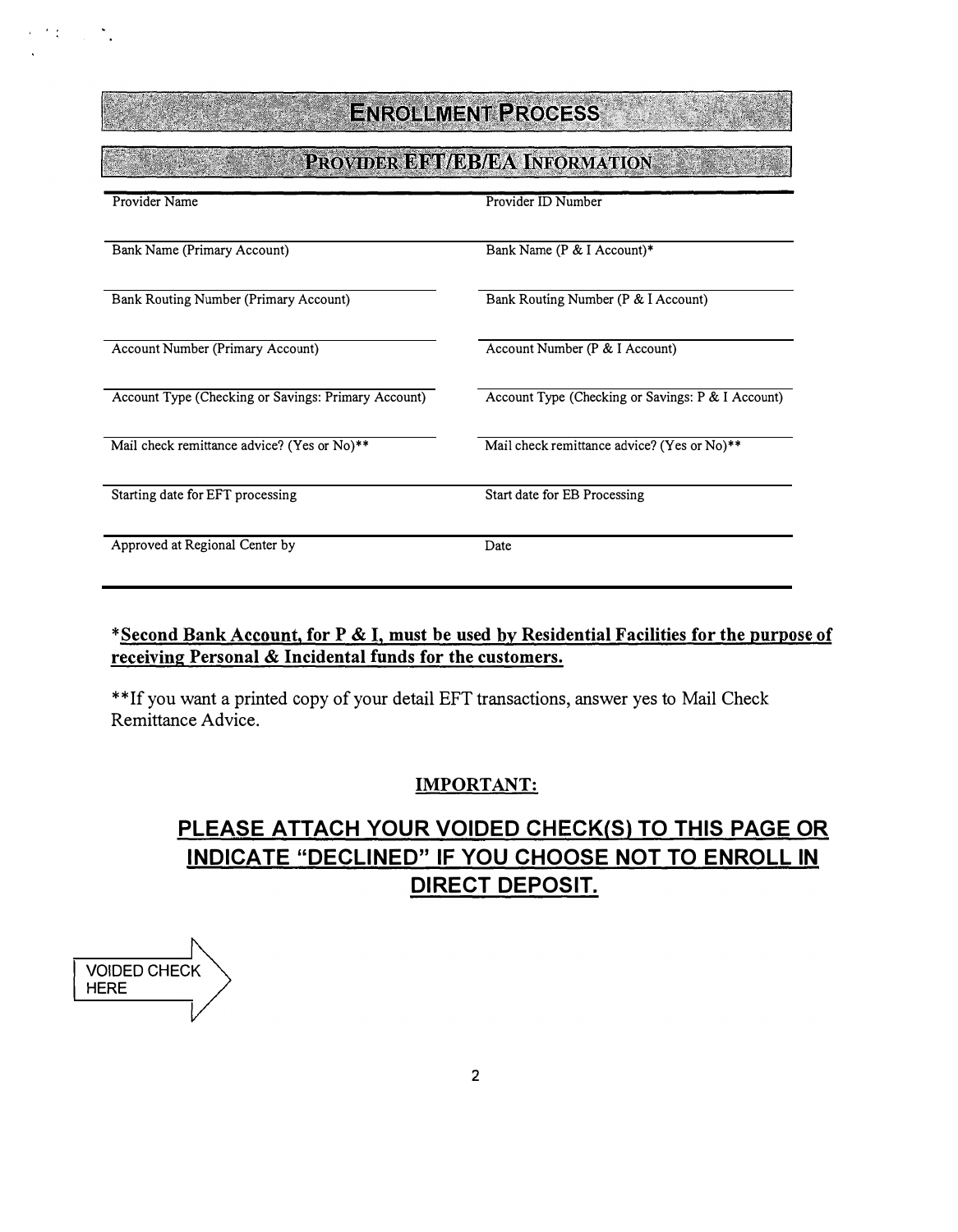÷.

## **Service Provider Administrator User Security Information**

| Provider Name                                                                                                               |          |                                            | Service Provider Number |      |  |  |
|-----------------------------------------------------------------------------------------------------------------------------|----------|--------------------------------------------|-------------------------|------|--|--|
| <b>User Name</b>                                                                                                            | (First)  | (Last)                                     | (MI)                    |      |  |  |
| User Email                                                                                                                  |          | User Phone (including extension if needed) |                         |      |  |  |
| User ID                                                                                                                     |          | Use this password for your first logon:*   |                         |      |  |  |
|                                                                                                                             | password |                                            |                         |      |  |  |
| * Note - Password must be reset upon initial logon to eBilling (at least 6 characters in length, numbers and characters ok) |          |                                            |                         |      |  |  |
|                                                                                                                             |          |                                            |                         |      |  |  |
| Provider Signature                                                                                                          |          | Telephone                                  |                         | Date |  |  |
|                                                                                                                             |          |                                            |                         |      |  |  |
| Regoinal Center Use Only                                                                                                    |          |                                            |                         |      |  |  |
| Updated by RC Administrator                                                                                                 |          |                                            |                         | Date |  |  |

• Please complete the User Name, Email and Phone Number of the "User" who will be doing the billing. The User ID should be the first initial. last name of the biller. For example if your biller's name is Mary Smith, the User ID would be msmith. The initial password for logging in will be the word "password". Please make a note of this information for your records.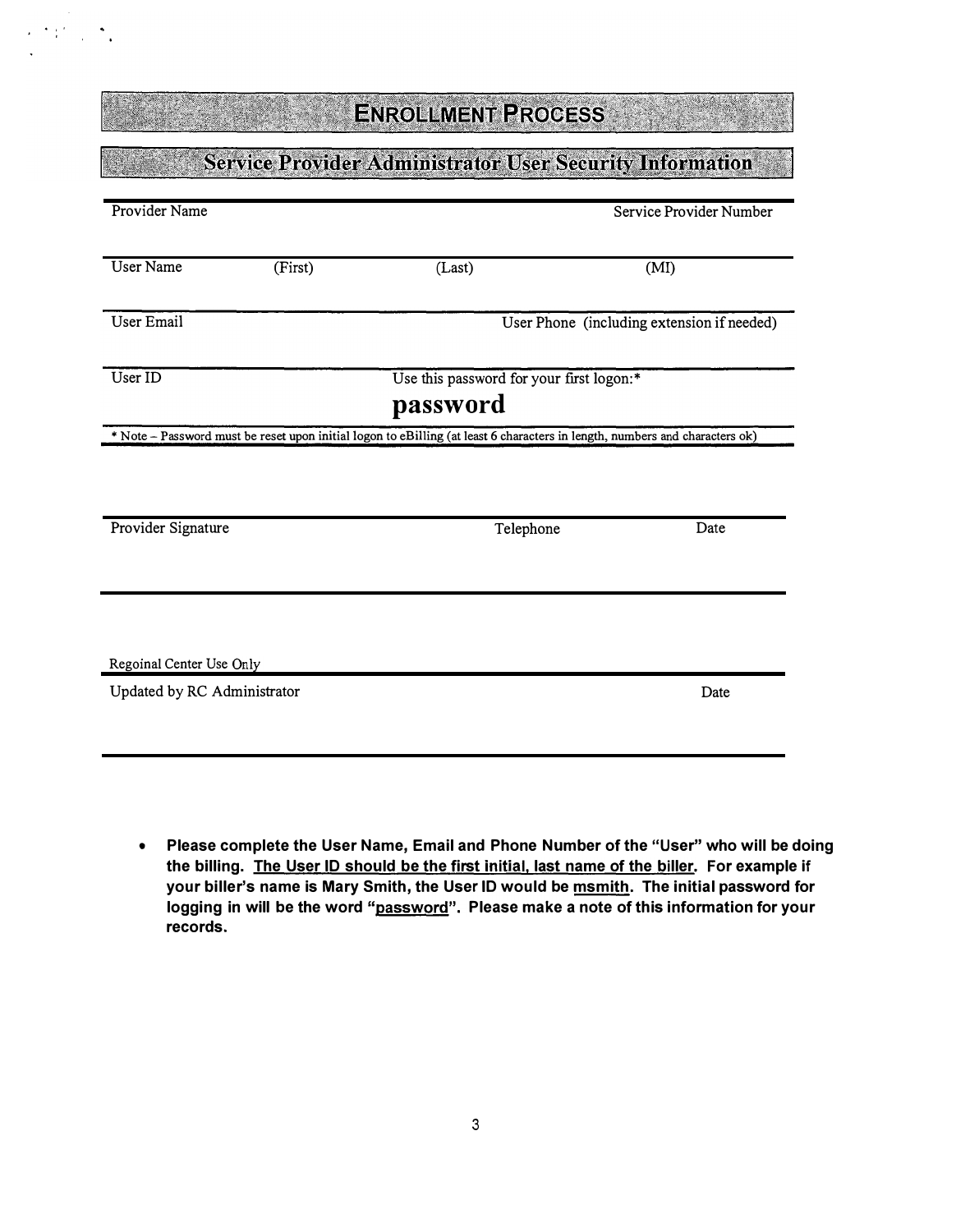### **Regional Center Provider Electronic Billing Agreement Form**

#### 1. CLAIMS ACCEPTANCE AND PROCESSING

The regional center agrees to accept from the enrolled Provider electronic invoices. The Provider hereby acknowledges that he or she has received and read and understands and agrees to abide by the EB provider manual and its contents, and agrees to read and comply with all EB provider manual updates and provider bulletins relating to electronic billing.

#### 2. CLAIMS CERTIFICATION

"' � .

The Provider agrees and shall certify under penalty of perjury that all claims for services provided to regional center consumers have been provided to the consumers by the Provider. The services were, to the best of Provider's knowledge, provided in accordance with the consumer's written Individual Program Plan. The Provider shall certify that all information submitted to the regional center is accurate and complete. The Provider understands that payment of these claims will be from federal and/or state funds, and falsification or concealment of a material fact may be prosecuted under federal and/or state laws. The Provider agrees to keep for a minimum period of three years from the date of service a printed representation of all records which are necessary to disclose fully the extent of services furnished to the consumer. The Provider agrees to furnish these records and any information regarding payments claimed for providing the services, within the State of California, to the California Department of Health Services; the Medi-Cal Fraud Unit; California Department of Developmental Services; California Department of Justice; Office of the State Controller; U.S. Department of Health and Human Services, or their duly authorized representatives. The Provider also agrees that services are offered and provided without discrimination based on race, religion, color, national or ethnic origin, sex, age, or physical or mental disability.

I certify that the consumer(s) submitted through the electronic process were provided the services as authorized for the stated periods, and that no additional charges were made to other parties. These claims are submitted under penalty of perjury in accordance with the Medi-Cal program Provider Agreement Claim Certification.

#### 3. VERIFICATION OF CLAIMS WITH SOURCE DOCUMENTS

The Provider agrees to retain personal responsibility for the development, transcription, data entry, and transmittal of all invoice information for payment. The Provider shall also assume personal responsibility for verification of submitted invoices with source documents. The Provider agrees that no invoice shall be submitted until the required source documentation is completed and made readily retrievable in accordance with Medi-Cal statutes and regulations. Failure to make, maintain, or produce source documents shall be cause for immediate termination of electronic billing privileges.

#### 4. CHANGE IN ELECTRONIC BILLING STATUS

The Provider and the Regional Center agree that any changes in Provider status which might affect eligibility to participate in electronic billing pursuant to federal and state law shall be promptly communicated to each party.

#### 5. PROVIDER REVIEWS

The Provider agrees that agents of the Regional Center, the Department of Developmental Services, the Department of Health Services, the Office of the State Controller, the Department of Justice, or any other authorized agent or representative of the State of California or any authorized representative of the U.S. Department of Health and Human Services may, from time to time, conduct such reviews as are necessary to ensure compliance with state and federal law and with this agreement. In particular, the Provider agrees to make available to such agent or representative all source documents necessary to verify the accuracy and completeness of invoices submitted electronically.